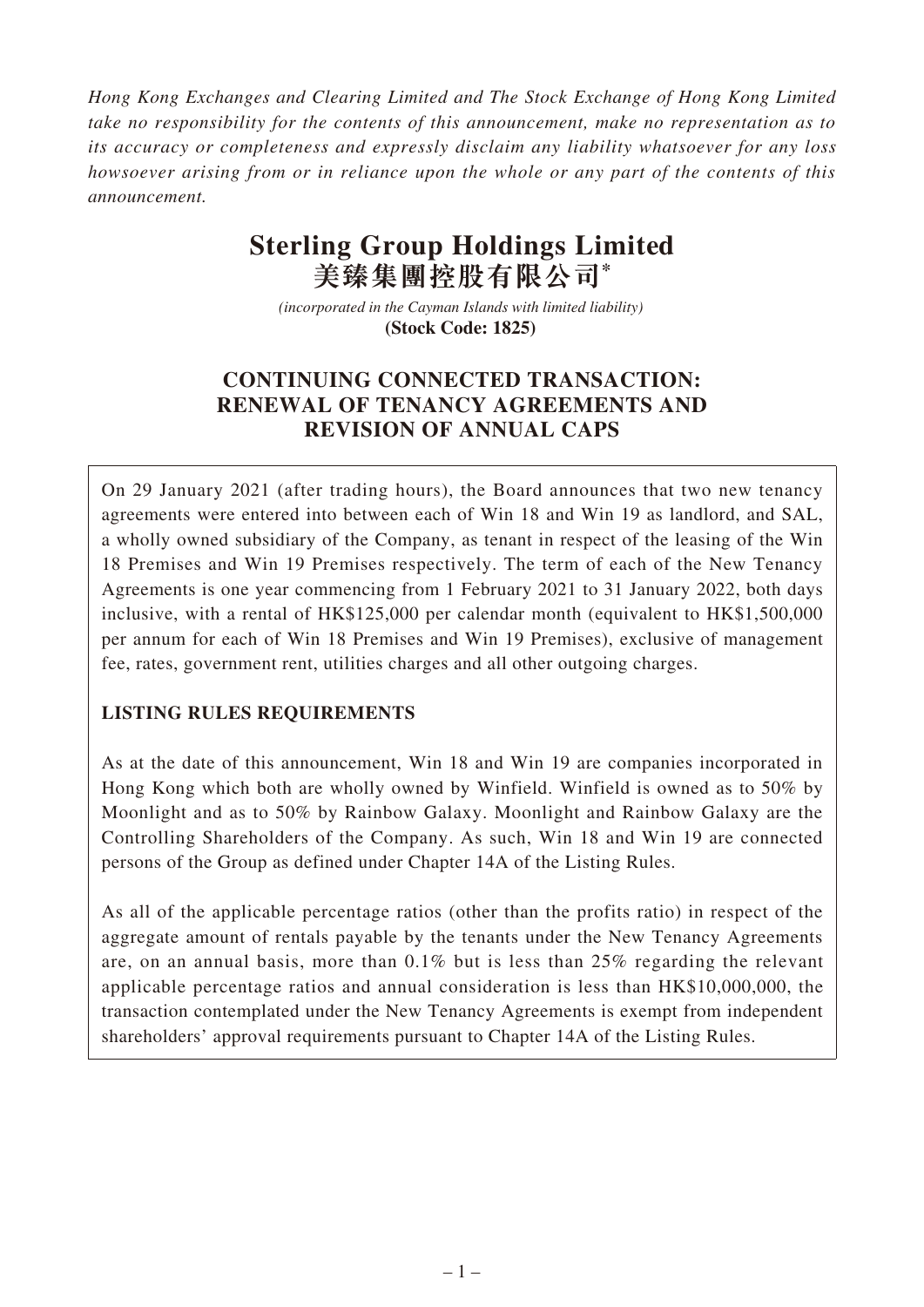## **BACKGROUND**

Reference is made to the "Connected Transaction" section of the prospectus of the Company dated 29 September 2018 (the "**Prospectus**") in relation to the share offer of the Company and the announcement of the Company dated 24 November 2020 in relation to the early termination of Win 20 Tenancy Agreement.

On 8 February 2018, SAL as the tenant, and Win 18, Win 19 and Win 20 each of which as the landlords, had entered into the respective Original Tenancy Agreements in relation to the leasing of the Win 18 Premises, Win 19 Premises, and Win 20 Premises respectively from 8 February 2018 to 31 January 2021 (both days inclusive). Also, on 24 November 2020, SAL as tenant entered into the Termination Agreement with Win 20 as landlord in relation to the early termination of Win 20 Tenancy Agreement, being one of the Original Tenancy Agreements.

In order to renew the Win 18 Tenancy Agreement and Win 19 Tenancy Agreement (two of the Original Tenancy Agreements) which will expire on 31 January 2020, each of Win 18 and Win 19 entered into the New Win 18 Tenancy Agreement and New Win 19 Tenancy Agreement on 29 January 2021 in respect of the lease of the Win 18 Premises and Win 19 Premises respectively for another term of one (1) year commencing from 1 February 2021 to 31 January 2022 (both days inclusive) at a monthly rental of HK\$125,000 for each of Win 18 Premises and Win 19 Premises.

#### **NEW TENANCY AGREEMENTS**

The principal terms of each of the New Tenancy Agreements are set out below:

|  |  |  |  | <b>New Win 18 Tenancy Agreement</b> |
|--|--|--|--|-------------------------------------|
|--|--|--|--|-------------------------------------|

| Date:     | 29 January 2021                                                                                                                                                                                                       |
|-----------|-----------------------------------------------------------------------------------------------------------------------------------------------------------------------------------------------------------------------|
| Parties:  | SAL, an indirect wholly-owned subsidiary of the Company, as<br>(1)<br>tenant                                                                                                                                          |
|           | Win 18, as landlord<br>(2)                                                                                                                                                                                            |
| Premises: | 18th Floor, Win Plaza, 9 Sheung Hei Street, San Po Kong, Kowloon,<br>Hong Kong and the car parking space nos. P310 and P311 on the 3rd<br>Floor of Win Plaza, 9 Sheung Hei Street, San Po Kong, Kowloon, Hong<br>Kong |
| Term:     | One (1) year commencing on 1 February 2021 and ending on 31 January<br>2022                                                                                                                                           |
| Rentals:  | HK\$125,000, being the monthly rental for the Win 18 Premises,<br>exclusive of management fees, rates, government rent, utilities charges<br>and all other outgoing charges                                           |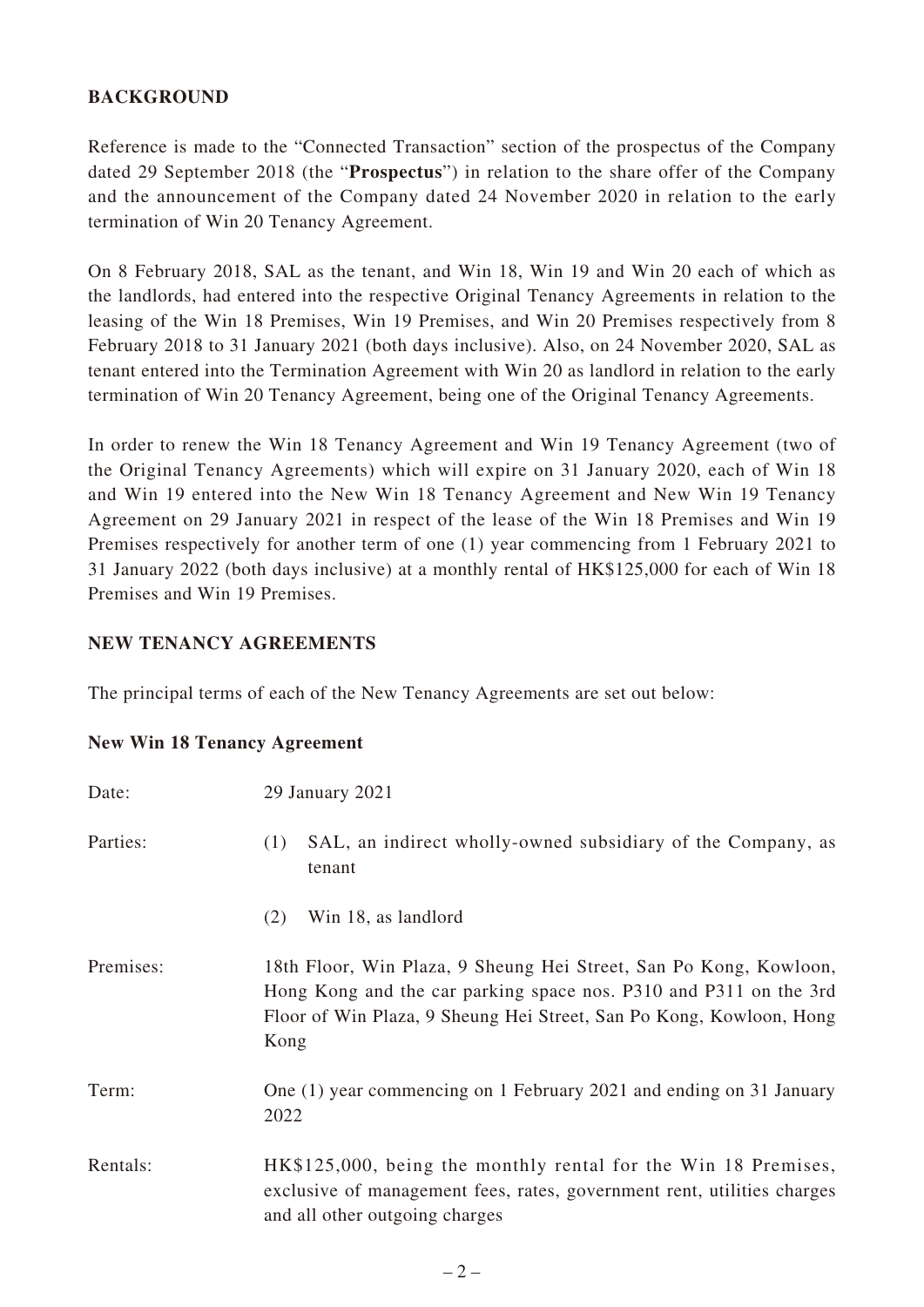#### **New Win 19 Tenancy Agreement**

| Date:     | 29 January 2021                                                                                                                                                                                                       |
|-----------|-----------------------------------------------------------------------------------------------------------------------------------------------------------------------------------------------------------------------|
| Parties:  | SAL, an indirect wholly-owned subsidiary of the Company, as<br>(1)<br>tenant                                                                                                                                          |
|           | Win 19, as landlord<br>(2)                                                                                                                                                                                            |
| Premises: | 19th Floor, Win Plaza, 9 Sheung Hei Street, San Po Kong, Kowloon,<br>Hong Kong and the car parking space nos. P312 and P313 on the 3rd<br>Floor of Win Plaza, 9 Sheung Hei Street, San Po Kong, Kowloon, Hong<br>Kong |
| Term:     | One (1) year commencing on 1 February 2021 and ending on 31 January<br>2022                                                                                                                                           |
| Rentals:  | HK\$125,000, being the monthly rental for the Win 19 Premises,<br>exclusive of management fees, rates, government rent, utilities charges<br>and all other outgoing charges                                           |

#### **REVISION OF ANNUAL CAPS**

Based on the monthly rentals payable under the New Tenancy Agreements, the revised annual caps for the aggregate rentals of the Win 18 Premises and Win 19 Premises payable are shown as follows:

|                                  | 10 months<br>ending    | 2 months<br>ending | 10 months<br>ending           |
|----------------------------------|------------------------|--------------------|-------------------------------|
|                                  | <b>31 January 2021</b> |                    | 31 March 2021 31 January 2022 |
|                                  | HK\$'000               | HK\$'000           | HK\$'000                      |
| Rental for leasing of 18th floor | 1,250                  | 250                | 1,250                         |
| Rental for leasing of 19th floor | 1,250                  | 250                | 1,250                         |
| Rental for leasing of 20th floor | 1,000                  |                    |                               |
| Aggregate Annual Caps            | 3,500                  | 500                | 2,500                         |

As all of the applicable percentage ratios (other than the profits ratio) in respect of the aggregate amount of rentals payable by the tenants under the New Tenancy Agreements are, on an annual basis, more than 0.1% but is less than 25% regarding the relevant applicable percentage ratios and annual consideration is less than HK\$10,000,000, the transaction contemplated under the New Tenancy Agreements is exempt from independent shareholders' approval requirements pursuant to Chapter 14A of the Listing Rules.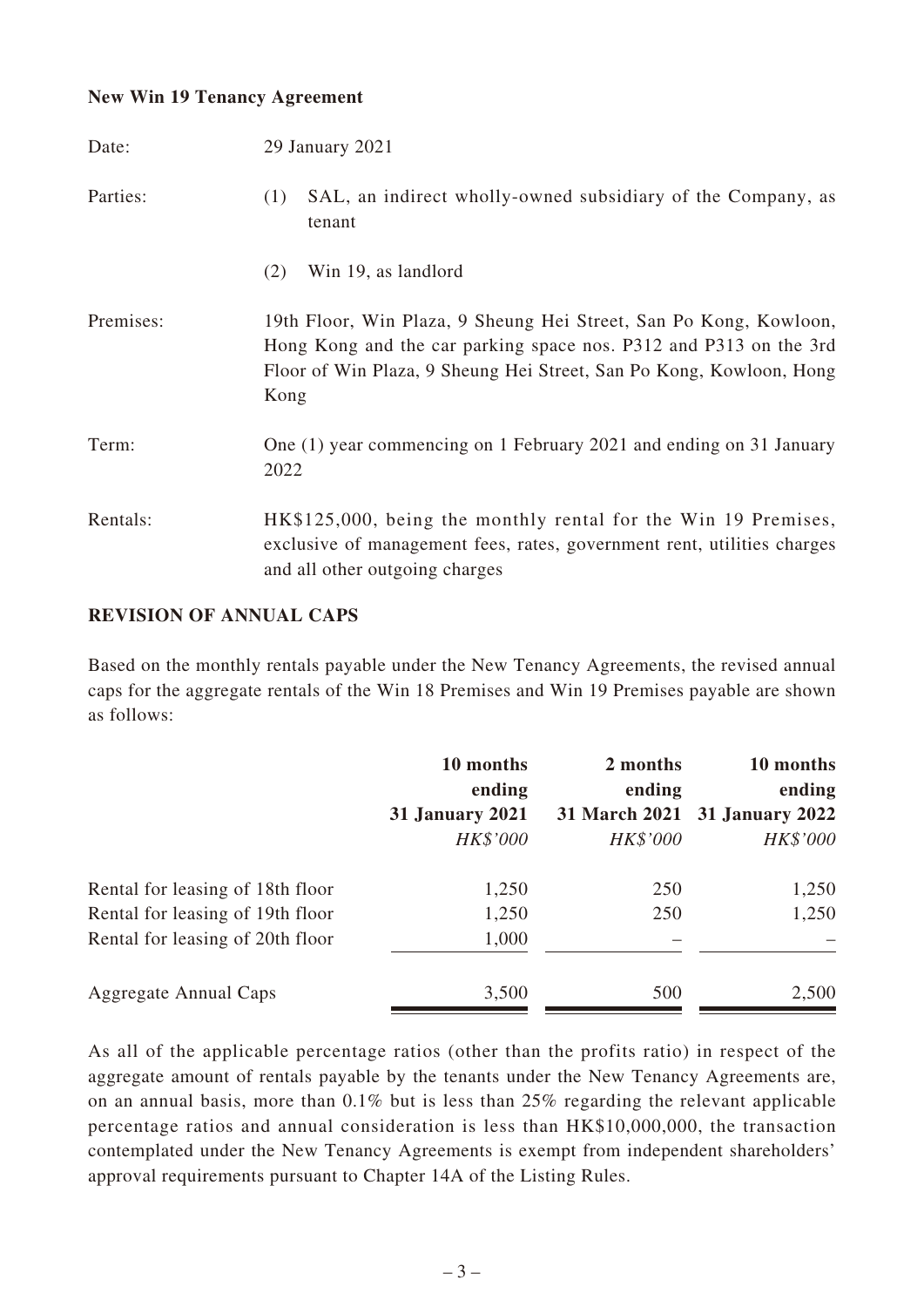#### **REASONS FOR ENTERING INTO NEW TENANCY AGREEMENT**

The Win 18 Premises and the Win 19 Premises rented under the New Tenancy Agreements are used as offices by the Group. The terms of the New Tenancy Agreements were negotiated on an arm's length basis between the parties with reference to the fair market rentals of the Win 18 Premises and Win 19 Premises. The Directors (including the independent non-executive Directors) consider that the New Tenancy Agreements had been entered in the ordinary and usual course of business of the Group and on normal commercial terms, and that the terms are fair and reasonable and in the interest of the Company and its shareholders as a whole. The Board (including the independent non-executive Directors) is also of the view that the annual caps are fair and reasonable.

## **INFORAMTION OF THE GROUP, SAL AND LANDLORDS**

The Group is an apparel manufacturer headquartered in Hong Kong providing a one-stop apparel manufacturing solution for its customers. The Group manufactures a wide range of apparel products such as outerwear, bottoms, tops and other products. The majority of the customers are international apparel brands that are headquartered in the U.S. and certain European countries such as the U.K. with their products sold around the world. In particular, the Group has established a long standing relationship with its largest customer who is an international apparel brand headquartered in the U.S. since the 1990s. In recent years, the Group has actively diversified its customer base and product portfolio having secured several new customers, including a high-end fashion brand from U.S., a British online fashion retailer, a well-known U.K. luxury brand and an American retailer business outfitters division supplying flight crew uniforms for U.S. airlines. In March 2020, the Group has entered into a direct vendor agreement with a company listed on the NASDAQ Capital Market pursuant to which the Group has become the exclusive supplier of apparel products under its proprietary brands for five year.

SAL is an indirect wholly-owned subsidiary of the Company and its principal business is trading of apparel products.

Win 18 and Win 19 are companies incorporated in Hong Kong. To the best of the Directors' knowledge, information and belief and having made reasonable enquiries, the principal business of both Win 18 and Win 19 is property letting.

#### **THE LISTING RULES IMPLICATIONS**

As at the date of this announcement, Win 18 and Win 19 are companies incorporated in Hong Kong which are wholly owned by Winfield. Winfield is owned as to 50% by Moonlight and as to 50% by Rainbow Galaxy. Moonlight and Rainbow Galaxy are the Controlling Shareholders of the Company. As such, Win 18 and Win 19 are connected persons of the Group as defined under Chapter 14A of the Listing Rules.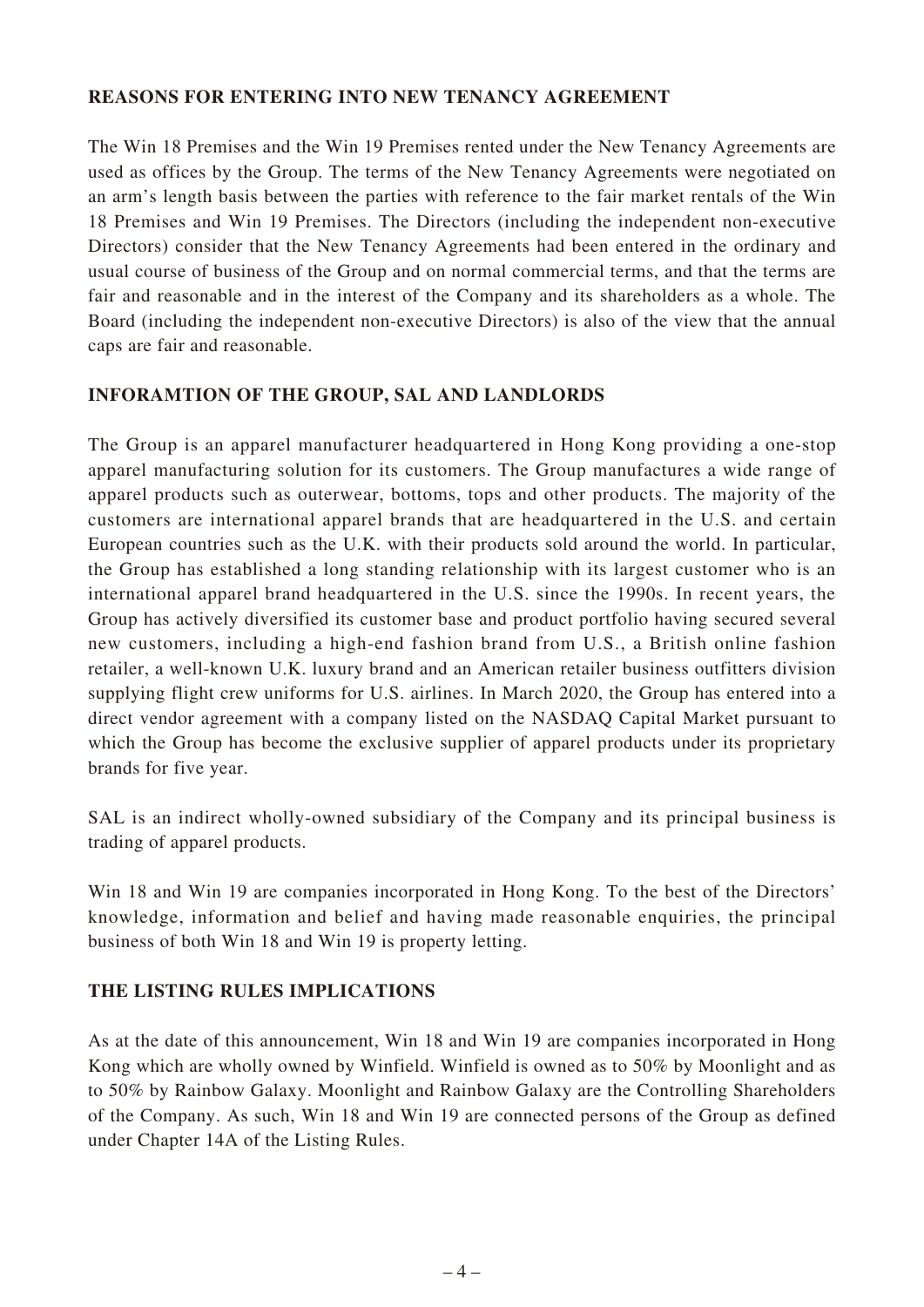As all of the applicable percentage ratios (other than the profits ratio) in respect of the maximum aggregate amount of rentals payable by the tenants under the New Tenancy Agreements are, on an annual basis, more than 0.1% but is less than 25% regarding the relevant applicable percentage ratios and annual consideration is less than HK\$10,000,000, the transaction contemplated under the New Tenancy Agreements is exempt from independent Shareholders' approval requirements under Chapter 14A of the Listing Rules.

Given that Ms. Wong Mei Wai Alice, being the executive Director of the Company and Mr. Choi Siu Wai William, being the non-executive Director and chairman of the Company, and both of them are also the directors of Win 18 and Win 19, they would abstain from voting on the board resolution approving the New Tenancy Agreements. Save as disclosed above, to the best knowledge of the Directors having made all reasonable enquiries, no other Directors had a material interest in the New Tenancy Agreements and thus was required to abstain from voting on the board resolution approving the New Tenancy Agreements.

## **DEFINITIONS**

In this announcement, unless the context otherwise requires, the following expressions shall have the following meanings when used herein:

| "Board"                          | The board of Directors                                                                                                                                            |
|----------------------------------|-------------------------------------------------------------------------------------------------------------------------------------------------------------------|
| "Company"                        | Sterling Group Holdings Limited, a company incorporated in the<br>Cayman Islands with limited liability and the issued Shares are<br>listed on the Stock Exchange |
| "connected person(s)"            | Has the meaning ascribed thereto under the Listing Rules and the<br>word "connected" shall be construed accordingly                                               |
| "Controlling"<br>Shareholder(s)" | Has the meaning ascribed to it in the Listing Rules                                                                                                               |
| "Directors"                      | directors of the Company                                                                                                                                          |
| "Group"                          | the Company and its subsidiaries                                                                                                                                  |
| "HK\$"                           | Hong Kong dollars, the lawful currency of Hong Kong                                                                                                               |
| "Hong Kong"                      | the Hong Kong Special Administrative Region of the PRC                                                                                                            |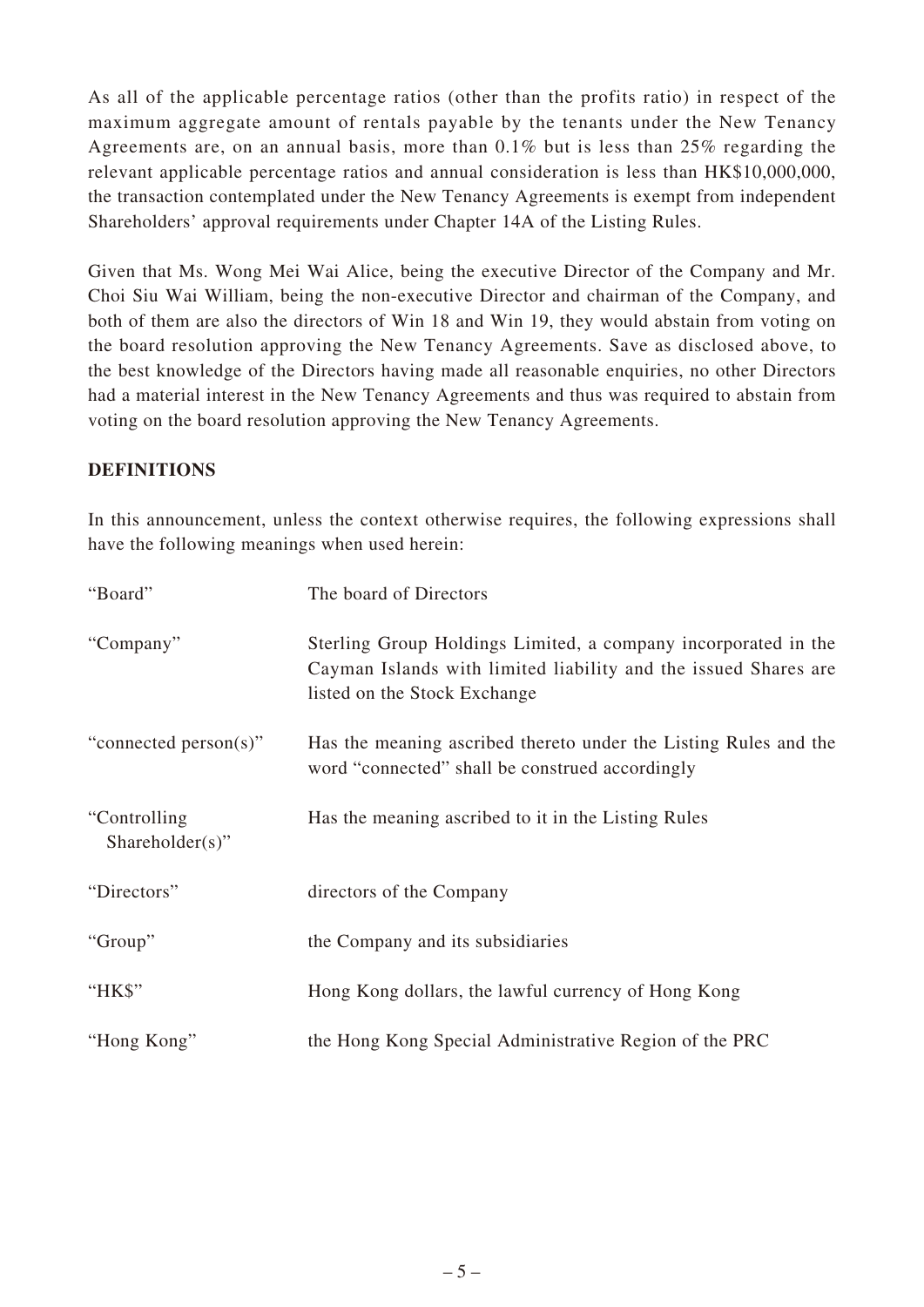| "Listing Rules"                    | the Rules Governing the Listing of Securities on the Stock<br>Exchange                                                                                                                                                                                  |
|------------------------------------|---------------------------------------------------------------------------------------------------------------------------------------------------------------------------------------------------------------------------------------------------------|
| "Moonlight"                        | Moonlight Global Holdings Limited, a company incorporated in<br>the BVI with limited liability on 19 April 2017 which is wholly<br>owned by Mr. Siu Chi Wai and is one of the Group's controlling<br>shareholders                                       |
| "New Tenancy<br>Agreements"        | two tenancy agreements dated 29 January 2021 entered into<br>between SAL as tenant and each of Win 18 and Win 19 as landlord<br>pursuant to which SAL leases the Win 18 Premises and the Win<br>19 Premises respectively                                |
| "New Win 18 Tenancy"<br>Agreement" | new tenancy agreement dated 29 January 2021 entered into<br>between SAL as tenant and Win 18 as landlord pursuant to which<br>the Group leases the Win 18 Premises                                                                                      |
| "New Win 19 Tenancy<br>Agreement"  | new tenancy agreement dated 29 January 2021 entered into<br>between SAL as tenant and Win 19 as landlord pursuant to which<br>the Group leases the Win 19 Premises                                                                                      |
| "Original Tenancy<br>Agreements"   | three tenancy agreements dated 8 February 2018 entered into<br>between SAL as tenant and each of Win 18, Win 19 and Win 20 as<br>landlord pursuant to which SAL leases the Win 18 Premises, the<br>Win 19 Premises and the Win 20 Premises respectively |
| "Rainbow Galaxy"                   | Rainbow Galaxy Limited, a company incorporated in BVI<br>with limited liability on 8 December 2004 which is ultimately<br>wholly owned by Choi's Family Trusts and is one of the Group's<br>Controlling Shareholder                                     |
| "SAL"                              | Sterling Apparel Limited, a company incorporated in Hong Kong<br>with limited liability on 19 June 2012 and is wholly owned by<br><b>Excel Tops Limited</b>                                                                                             |
| "Stock Exchange"                   | The Stock Exchange of Hong Kong Limited                                                                                                                                                                                                                 |
| "Termination Agreement"            | The agreement dated 24 November 2020 entered into between Win<br>20 as landlord and SAL as tenant for the termination of Win 20<br><b>Tenancy Agreement</b>                                                                                             |
| "Win 18"                           | Win 18 Limited, a company incorporated in Hong Kong with<br>limited liability on 19 May 2017 and is wholly owned by Winfield                                                                                                                            |